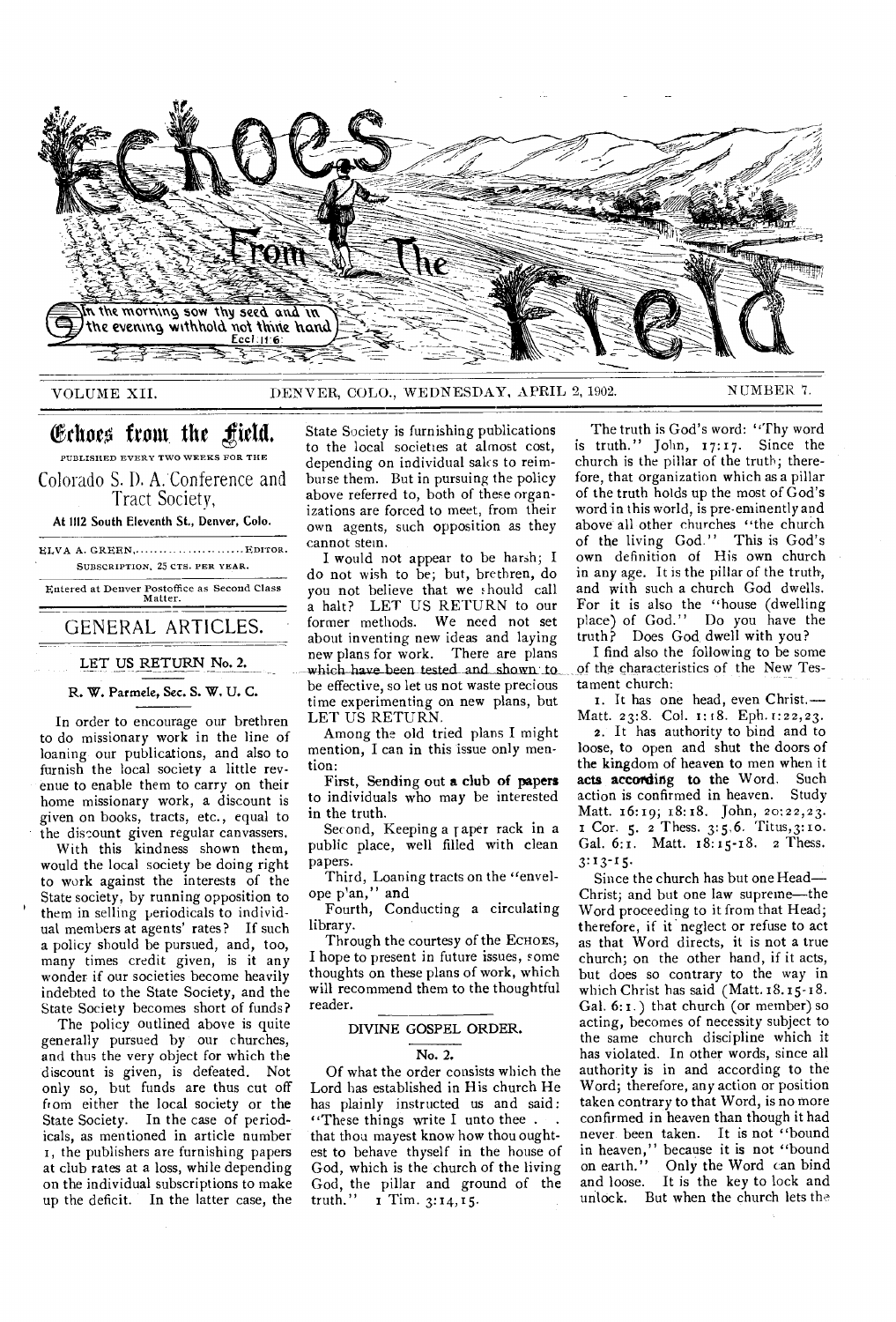Word of God use it in preaching the message of God to man, and in receiving or disfellowshiping members, then "whatsoever ye shall bind on earth shall be bound in heaven; and whatsoever ye shall loose on earth shall be loosed in heaven." Because God "cannot deny himself." He will not alter the thing that has gone out of His lips. And "forever, 0 Lord, thy word is settled in heaven." Ps.  $119:89$ .

"If any man teach otherwise, and consent not to wholesome words, even *the words of our Lord 7 esus Christ,*  and to the doctrine which is according to Godliness; he is proud, knowing nothing, but doting (margin sick) about questions and strifes of wbrds, whereof cometh envy, strife, railings, evil surmisings, perverse disputings of men of corrupt minds and destitute of the truth." **r** Tim. 6:3-5.

Let us get members, but get them with God's truth. Let us keep our church books clean, but clean them in God's way--with mercy and love for the individual—doing all that is possible to save him.

"Know ye not that a little leaven leaveneth the whole lump?" "Therefore, put away from among yourselves that wicked person" who will not repent and cannot be restored. T Cor.5. Even after "such a man" has been put away from among the members of the church, in other words "censured of many" (2 Cor. 2:6 margin), then he may be forgiven and comforted and received again with love. Read 2 Cor.  $2:5$ -11. A church that is faithful in discipline, like the church at Corinth, is one to have "confidence in." See 2 Cor. 7:8 16.

But, says one, must not the wheat and the tares grow together until the harvest, which is the end of the world? Yes, in "the field" which "is the world" as a whole. (Matt.  $13:38$ .) And even in the church, which constitutes a part of the present inhabitants of earth, there will be some that are really tares, yet who look so much like wheat that one can scarcely tell them from wheat. Such are also fitly represented by the bad fish in the net, which, when the net was full and drawn to shore, were cast away. (Matt.  $13:4751$ .) Thus "at the end of the world" will take place the final and complete separation. There will be no doubt in the case of the most deceptive looking tare then. "Then shall ye return and discern between the righteous and the wicked, between him that serveth God and him that serveth him not." Mat. 3:18. But while all this is true, yet "Christ has plainly taught that those

who persist in open sin must be separated from the church." "Object Lessons," page 71. It is the "character or motive" which we cannot judge. We must deal with "open sin" when persisted in. This we must do to save the church from becoming like Babylon, leavened all through with iniquity and filled with open sin.

We must do it also for the sake of the persistent backslider that he, refusing all brotherly admonition and help, may, by being put away from church fellowship, realize at last that he is in a lost condition, out of the body of Christ and belonging to Satan, and may then repent and come back to the Father's house, never more to leave. "Learn not to blaspheme." I Tim.  $1:19,20$ . Thus "the fl:sh" will be "destroyed" and the "spirit saved." Cor. 5:51.

This will be the happy result often when God's way is followed according to the faith once delivered unto the saints. H. M. J. RICHARDS. H. M. J. RICHARDS.

# FIELD REPORTS.

# Among the Churches.

Since my last report to the ECHOES family, I have visited the following places : Manzanares, Pueblo, Victor, Cripple Creek and Colo. Springs.

Eld. W. Ziegler accompained me to Manzanares, a Mexican town of about five hundred Spanish speaking people. For some time I had been in correspondence with a Methodist minister of that place. He was in charge of a mission, had a neat little chapel, and a goodly company with which to worship, and in the face of all this he resigned his position on the grounds of the truth for these last days.

We found this man (Bro. Vargas) and his family, eight in number, keeping the Sabbath and desiring baptism, but no place could be found in which<br>the rite could be administered. We the rite could be administered. are much encouraged with the work among the Spanish speaking people.

At Pueblo the dear Lord came near us as we sought His face. I would love so much to do more work in this church and the field in which it is located. Victor is a good field, and Sister Proctor is doing a good work there. I spoke to her company three times. I held no meetings in Cripple Creek. I met with the officers of the church, and found that this church needs help as well as many others.

Colorado Springs is in good hopeful condition. This church is pulling up the hill, and may each member reach

the summit. Sunday, March 16th, C. H. Bates and Miss Mable McKenna were united to walk life's road together, Many friends filled the little church where the union took place.

I am now at home for a short time. Remember me dear ECHOES family.

GEO. F. WATSON.

## Cory.

On Sabbath, March r 6th, I met with the Delta church. This church has a neat building, but removals and apostasy have very much reduced their number, though there are a few faithful ones here who love the truth. My wife and I have placed our membership here so as to help them. Sunday I wheeled to Olaha and attended the Baptist church with friends I have known over sixteen years, remaining over night, thus sowing some seeds of truth. It was my privilege to attend the counsel meetings near Montrose the 17th and 18th. There were not as many present as was hoped, but those present were much strengthened.

Many matters were discussed during three sessions relating to our work on the Western slope. It has been a good many years since I have attended a business meeting that was so harmonious and characterized by so much brotherly love. Once, as we were discussing business matters, the tender love of God was so marked that a brother started a song, and then we had a testimony meeting in which all took part. At present I am working on my ranch to build up physically for my summer's work.

GEO. 0. STATES.

# Subscriptions to "Helping Hand."

Some time ago, it will be remembered by several of our people, that I took their subscriptions to our little Sanitarium paper, the *Helping Hand.*  The paper was then discontinued as a monthly, and it was planned to re-issue it as a quarterly. It has been our purpose to do this ever since, and is still our plan to continue the paper at an early date. However, as the definite time when the paper will be continued is so indefinite, we have thought best to turn these subscriptions mentioned above over to our good State paper, ECHOES FROM THE FIELD. If this is not satisfactory to any concerned, by notifying me, their money will be promptly refunded. F. M. WiLcox.

The Sanitarium is enjoying a good patronage. Dr. 0. G. Place has the medical supervision of the work in the absence of Dr. Riley.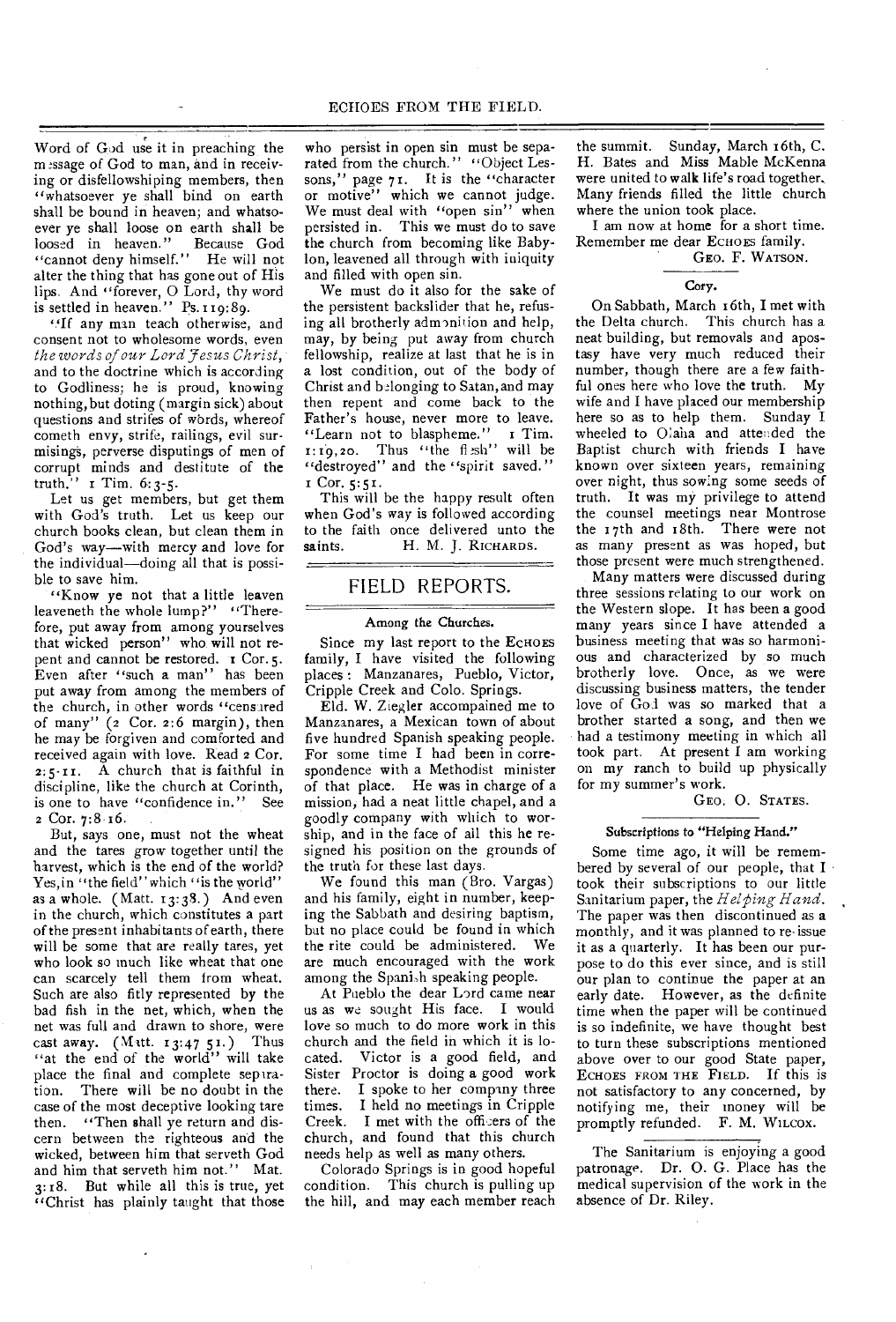# THE SABBATH SCHOOL.

Conducted by MRS. G. F. WATSON.

# Idaho Springs.

The convention was called to order by Sister Celia McDonald who had been appointed by the superintendent to lead the exercises. She made very interesting and instructive remarks on Sabbath-school work. Some of the thoughts presented are in substance as follows.

"The Sabbath-school work is an educational work, and we must understand it thoroughly. It is most important of all duties as it pertains to our eternal welfare. We must take time to study the Word, especially the Sabbath school lessons. We are to live not by bread alone, but by every word that proceeds out of the mouth of God. The story of Mary and Martha is an illustration of this truth; Martha was careful and troubled about much serving, but one thing was needful, to sit at the feet of Jesus and learn of Him."

The cause of so many disinterested young people in our Sabbath-schools is too much form and no life. Something live and interesting must be brought into the work. New songs should be learned, special children's meetings maintained, and best of all, the good example of the elder members \_must be seen.

The Sabbath school lesson should be studied daily. There should be perfect order observed by all during the Sabbath-school hour. Lesson helps should be laid aside during the exercises. Have the lesson thoroughly fixed in the mind, and then depend on God for words of wisdom. Teaching children by illustration is very useful.

The object of Sabbath school work is the saving of souls. When the work is all done, may it be said to each one, 'It is enough, come up higher;' and we all shall enter the great high school of heaven."'

Texts of scripture were recited by the children in an interesting way, after which papers were read on the following subjects: "Christian Duty Toward Erring Brethren," "The Object of Sabbath school Work," "Importance of Knowing and Obeying the Scriptures," and "How Can One Become a Wonderful Teacher?"

A few of the many thoughts suggested in these papers are as follows:

We are to understand the deep things of God as revealed in His Word. We should search the Scriptures for ourselves, and not be controlled by the cunningly devised opinions of others. First, know God, whom to know is eternal life; then ask Him to show you both your strong and weak points, that you may know yourseif. Study the character of each member of your class and show partiality to none. Teachers should not be discouraged because they fail to make many or any converts.

A question box was opened and many interesting questions answered, and the convention closed after having spent two sessions in the discussion of Sabbath-school work very profitably.

# JAS. HARVEY.

## BRIEF HISTORY OF WORK ON THE WESTERN SLOPE. (Continued.)

### Crawford.

In Jan'y, 1887, I commenced meetings in the Maher school house, preaching the first sermon in that building.

After continuiug over a month, one dear sister took a stand for the truth, and a Sabbath school of eight members was organized.

Meetings were held next in the Crawford school house and several accepted the truth. Before leaving here in the spring, a company of five members was formed which I organized into a church in the winter of 1888, it being the first church organized on the western slope.  $-A$  number have gone out from this chnrch into the work: Eld. L. F. Trubey and wife, Brother Wm.Kennedy and wife, Brother and Sister J. L. Preston, and Brother and Sister H. F. States. My brother who now lives in Michigan, with his wife, was also a member of this church and is holding up the light in other places.

# Fruita.

Oct. 16, 1892, I commenced tent meetings here. I was joined in a few days by Brother and Sister L. F. Trubey, and here Bro. Trubey preached his first sermon. During this meeting, three commenced' keeping the Sabbath, but being left alone they gave it up. Sister Johnson who lived near, continued to live the truth, and later the family of Brother Knox moved here. In 1895 Elders Anglebarger and Trubey held tent meetings, and a small church was organized that year.

I have since held some meetings with that church, as has also many of our ministers in the conference.

## Uncompahgre.

In the winter of 1894 Brother and Sister Trubey labored here, and a **few**  accepted the truth. In 1894 a church of twenty-three members was organized. Many have since given up the

truth, but a few have remained, faithfully holding up the light. In the summer of 1900, Eld. B. W. Marsh and wife, feeling the need of rest, came here and located on a ranch, and while not laboring much for the Conference, have done faithful work, and believers have been added to the church.

#### Aspen.

In the summer of 1894 Eld. Ziegler held a series of tent meetings at Aspen, and a small church of influential members was raised up. In the latter part of May, 1895, I came here, holding a number of meetings and completing the organizaton. Dr. Hills was ordained elder, and Bro. Halburg, deacon.

One dear sister was baptized during this meeting, and now sleeps in Jesus, awaiting the trump of God.

GEO. 0. STATES. (To be continued.)

## OUR UNION CONFERENCE.

The first biennial session of the South Western Union Conference will be held in the City Auditorium in the City of Topeka, Kansas, beginning April 16, at 1o:3o a.m., and continuing till Sunday April 27. The Lord has in a special manner opened the way for this meeting to be held in the very heart of that most important city.

We get the use of the building free, and it is the most popular place for large meetings in the city, and will accommodate four thousand people. The railroads will give us a low rate from all points in our territory.

Now this will be a most important meeting. The work and responsibility of the Union Conference will be placed before those who are there in such a manner that all will understand their relation to it. The general plans of work in the Union and local conferences will be discussed, and much important business will be transacted, and instruction given on all lines of the work. No conference should be satisfied to •do less than to see that their entire force of workers are there, and to encourage as many of their members as can possibly do so, to attend. The ablest men among us will be with us from the General Conference, and the Lord will be there to bless His people.

Ample provision will be made for the entertainment of all who come.

We expect from five hundred to seven hundred at the least, and probably many more; come, praying that all plans may be laid according to the will of our Captain and Saviour.

C. MCREYNOLDS.